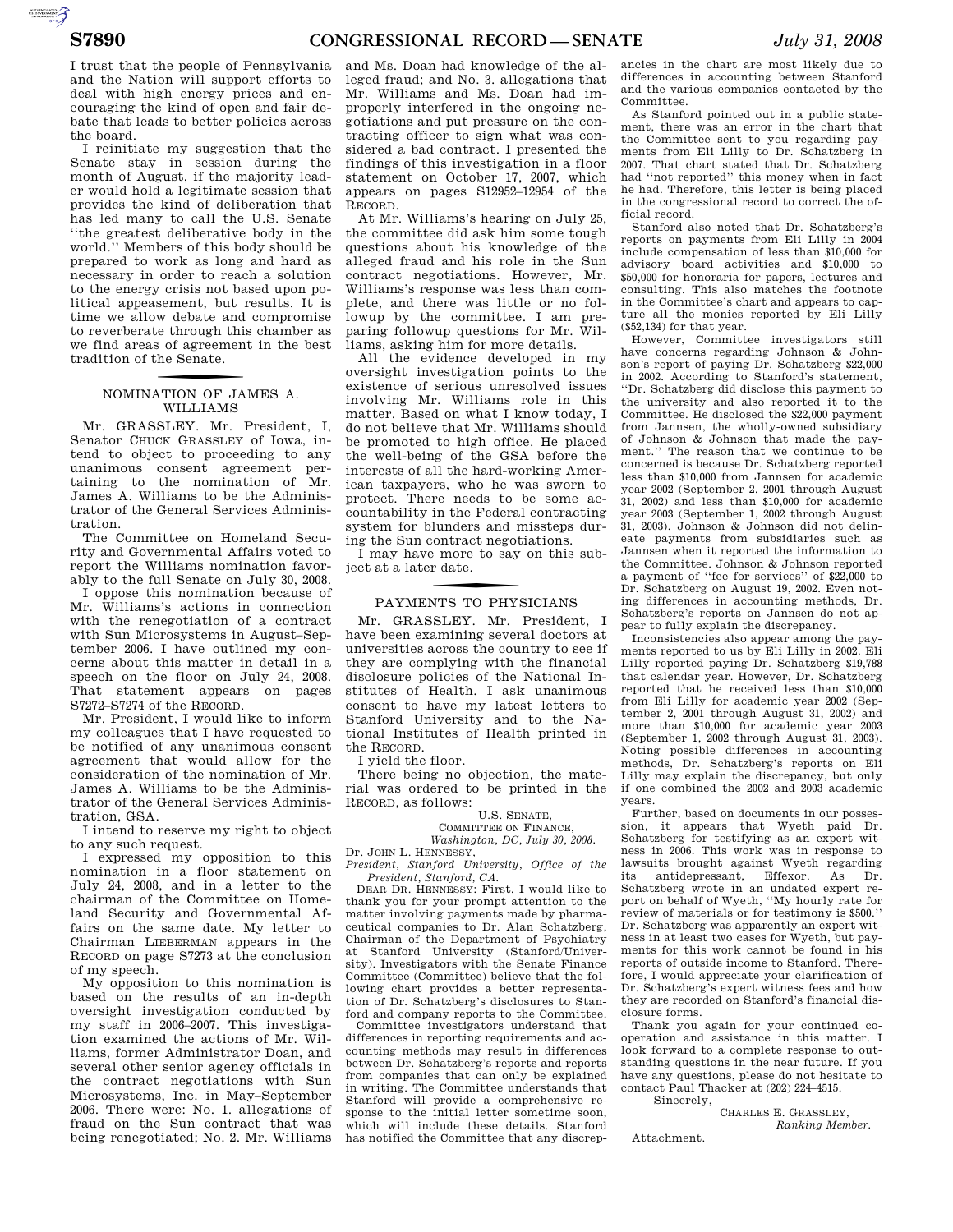SELECTED DISCLOSURES BY DR. SCHATZBERG AND RE-LATED INFORMATION REPORTED BY PHARMACEUTICAL COMPANIES AND DEVICE MANUFACTURERS

| Year                                 | Company                                                                                                                                                                              | Disclosure filed with<br>institution (academic<br>vear)                                                                                              | Amount<br>company re-<br>ported (cal-<br>endar year)               |
|--------------------------------------|--------------------------------------------------------------------------------------------------------------------------------------------------------------------------------------|------------------------------------------------------------------------------------------------------------------------------------------------------|--------------------------------------------------------------------|
| 2000                                 | <b>Bristol Myers Squibb</b>                                                                                                                                                          | No amount provided                                                                                                                                   | \$1,000                                                            |
| 2001                                 | Eli Lilly<br><b>Bristol Myers Squibb</b><br><b>Corcept Therapeutics</b><br>Eli Lilly                                                                                                 | No amount provided<br>No amount provided<br>$>\$10,000<\$50,0001$<br>$\leq$ \$10,000 <sup>2</sup>                                                    | \$10,070<br>\$4.147<br>n/a<br>\$10,788                             |
| 2002                                 | Bristol-Myers Squibb<br><b>Corcept Therapeutics</b><br><b>Corcept Therapeutics</b><br><b>Corcept Therapeutics</b><br>Eli Lilly<br>Johnson & Johnson<br>(Jannsen).                    | No amount provided<br>$>$ \$100,000 <sup>3</sup><br>$<$ \$10,000 <sup>1</sup><br>.<br>$\leq$ \$10,000 4<br>$<$ \$10,000<br>$<$ \$20,000 <sup>5</sup> | \$2,134<br>n/a<br>n/a<br>n/a<br>\$19,788<br>\$22,000               |
| 2003<br>Corcept<br>Thera-<br>peutics | Bristol-Myers Squibb<br>$<$ \$10.000 4                                                                                                                                               | No amount provided<br>$n/a$ .                                                                                                                        | \$4,000                                                            |
| 2004                                 | <b>Corcept Therapeutics</b><br><b>Corcept Therapeutics</b><br>Eli Lilly<br>Bristol-Myers Squibb<br><b>Corcept Therapeutics</b><br><b>Corcept Therapeutics</b><br>Eli Lilly<br>Pfizer | $>\$10,000<\$50,000<$<br>$> $100,0003$<br>$> $10,000$<br>$\leq$ \$10,000<br>$>\$10,000<\$50,000<$<br>$$100,0003$<br>$\le$ \$110,000<br>Not reported  | n/a<br>n/a<br>\$18,157<br>\$0<br>n/a<br>n/a<br>\$52.134<br>\$2.500 |

| <b>Reporting by Calendar Year</b> |                             |                                    |          |
|-----------------------------------|-----------------------------|------------------------------------|----------|
| 2005                              | <b>Bristol-Mvers Squibb</b> | $\leq 10.000$                      | \$0      |
|                                   | <b>Corcept Therapeutics</b> | $>$ \$10.000<\$50.000 <sup>1</sup> | n/a      |
|                                   | <b>Corcept Therapeutics</b> | $>$ \$100.000 <sup>3</sup>         | n/a      |
|                                   | Eli Lilly                   | $>$ \$10.000 < \$50.000            | \$9.500  |
|                                   | Pfizer                      | No amount provided                 | \$2,000  |
| 2006                              | <b>Bristol-Mvers Squibb</b> | Not reported                       | 6\$6,000 |
|                                   | <b>Corcept Therapeutics</b> | $\leq$ \$10.000 4                  | n/a      |
|                                   | <b>Corcept Therapeutics</b> | $>$ \$10,000<\$50,000 <sup>1</sup> | n/a      |
|                                   | <b>Corcept Therapeutics</b> | $>$ \$100.000 <sup>3</sup>         | n/a      |
|                                   | Eli Lilly                   | $>$ \$10,000<\$50,000              | \$20,500 |
|                                   | Pfizer                      | Not reported                       | \$300    |
| 2007                              | Eli Lilly                   | $<$ \$60,000                       | \$10.063 |

1 Physician disclosed payment for a variety services including Advisory Board Membership, Board of Directors, and consulting.<br>
<sup>2</sup> Physician disclosed  $\leq$ \$10,000 for academic year 2001. No amount pro-<br>
vided for prior academic year.

valued for prior academic year.<br><sup>3</sup> Physician disclosed equity value.

4 Physician disclosed payment for royalties from Stanford's licensing

agreement with Corcept Therapeutics.<br><sup>5</sup> This sum combines two academic years.<br><sup>6</sup> Bristol-Myers Squibb stated that Stanford intended to pay Dr.<br>Schatzberg \$6,000 for conducting an annual course for which the company provides a grant.

Note 1: When a Physician named a company in a disclosure but did not provide an amount, the text reads "no amount reported." Stanford has<br>noted that amounts were not required in each specific case. When a Physi-<br>cian did not list the company in the disclosure, the column reads "not re-<br>cian tion and the notation n/a (not available) reflects that a company was not

contacted. The Committee was not able to estimate the total amount of payments disclosed by Dr. Schatzberg during the period January 2000 through June 2007 due to the fact that some amounts were not provided and in other instances ranges were used. Information reported by the pharma-ceutical companies indicate that their reports do not match Dr. Schatzberg's disclosures.

### U.S. SENATE,

COMMITTEE ON FINANCE, *Washington, DC, July 31, 2008.* 

Dr. JOHN L. HENNESSY, *President, Stanford University, Office of the President, Stanford, CA.* 

DEAR DR. HENNESSY: The Senate Finance Committee (Committee) recently sent you a letter attempting to clarify discrepancies in a chart comparing reports of payments made several pharmaceutical against disclosures of outside income filed by Dr. Alan Schatzberg, a psychiatrist at Stanford (Stanford/University). As Committee investigators explained to Stanford officials, we have further questions regarding Dr. Schatzberg's grants from the National Institutes of Health and his relationship with Corcept Therapeutics (Corcept/ Company). Corcept was founded in part by Dr. Schatzberg, who has several million dollars of equity in that company.

In addition, I am interested in understanding Stanford's involvement with Dr. Schatzberg and Corcept. Dr. Schatzberg received grants from the National Institutes of Health (NIH) to study mifepristone and major depression. At the same time, Dr. Schatzberg received compensation from Corcept and had a large equity interest in

the Company. This equity could grow dramatically if the results of Dr. Schatzberg's government sponsored research find that mifepristone could be used to treat psychotic major depression.

I have come to understand, based on documents provided to me by Stanford, that your institution had and may still have a financial relationship with Corcept. This agreement has resulted in Stanford paying Dr. Schatzberg royalties. For instance, Dr. Schatzberg reported in his Stanford disclosures that he received payments of less than \$10,000 for royalties from Stanford's licensing agreement with Corcept Therapeutics. These payments were made in 2002, 2003, and 2006.

As is well established, the NIH relies on universities to manage the conflicts that exist between a grantee and any outside financial interests. However, not only does Dr. Schatzberg have a financial interest in Corcept, but Stanford also had a relationship with Corcept and may still at this time. These facts raise multiple questions and concerns. For example, how can Stanford manage Dr. Schatzberg's conflicts of interest with Corcept, when Stanford apparently has a similar conflict of interest? Furthermore, when did Stanford notify the NIH of this conflict?

Additionally, I have many questions and concerns about Stanford's recent press statement regarding how it managed Dr. Schatzberg's conflicts of interest with Corcept. In that statement, Stanford claimed that steps to manage this conflict ''included his not participating in any human subjects research involving mifepristone. . . .'' However, based upon a search of published literature, Dr. Schatzberg's name appears as the author of several published studies involving human subjects research and mifepristone. Most of these studies were funded by NIH although one study was funded by Corcept and another one was funded by both the NIH and Corcept. These studies include:

2002—Dr. Schatzberg was the final author on a paper in Biological Psychiatry that reported on a trial to study mifepristone to treat psychotic major depression in 30 patients. The study listed support by Corcept along with two grants from the National Institute of Mental Health (MH50604 and T– 32MH19983), which is one of the NIH's institutes. Dr. Schatzberg is the primary investigator for grant MH50604.

2006—Dr. Schatzberg published a study involving human subjects treated with mifepristone for psychotic major depression. This study was supported by several NIH grants. Dr. Schatzberg is the primary investigator for three of these grants (R01 MH50604, R01 MH47573, T32 MH019938). In the acknowledgements section of the paper, Dr. Schatzberg disclosed that he had a financial interest in Corcept which has a licensing agreement for mifepristone. Dr. Schatzberg also disclosed that he *''played no direct role in the recruitment, assessment, or follow-up of subjects enrolled in this study,'' and ''was not directly involved in the analysis of data stemming from this research.'' (emphasis added)* 

I am not in a position to interpret the disclosures and apparent recusals from research involvement made by Dr. Schatzberg in the 2006 study, however, I am seeking guidance from Stanford regarding its duties to ''manage'' conflicts in light of a possible contradiction. According to the ''NIH Grants Policy Statement,'' the primary investigator of an NIH grant is ''responsible for the scientific or technical aspects of the grant and for day-to-day management of the project or program.'' So, the question arises: how could Dr. Schatzberg monitor the research funded with his NIH grants if he was not involved closely in the study?

I also would appreciate your guidance on how Dr. Schatzberg could have been recused from involvement in research when he is listed as the primary investigator for several trials. For instance, Stanford's website has a clinical trials directory, which lists Dr. Schatzberg as a co-investigator for a trial seeking to enroll 20 patients in a study using mifepristone to treat patients with psychotic major depression. The anticipated start of the trial was January 1, 2003 and the listed collaborator for the trial is the NIH.

Dr. Schatzberg is also listed as the primary investigator on ClinicalTrials.gov for another study that began in 2005 to treat depressed patients with mifepristone. This NIH funded trial is listed as active, but not recruiting patients. The estimated enrollment was 100 patients in this randomized, doubleblind, placebo-controlled study. In addition, Dr. Schatzberg is listed on ClinicalTrials.gov as the ''study director'' for a phase III clinical trial to ''evaluate the effectiveness of mifepristone to treat adults with psychotic major depression.'' This trial is also funded by the NIH and is now actively recruiting patients.<br>Further

Stanford acknowledges in its press statement that it ''received a small amount of equity in Corcept under a technology license.'' However, Stanford did not explain when this relationship began or ended. And according to Dr. Schatzberg's 2006 study, Stanford's Institutional Review Board (IRB), which is responsible for approving study protocols, approved his research plan. This raises even more questions regarding how Stanford's IRB could remain independent, especially since Stanford had a financial stake in ensuring that the study protocol was approved. I seek your thoughts on this issue as well.

Finally, last February the Association of American Medical Colleges (AAMC) released guidelines governing conflicts of interest. The AAMC advised that institutions report conflicts of interest ''in any substantive public communication of the research results.'' However, when Stanford issued a press reregarding the results Schatzberg's research on mifepristone, the statement did not note if Dr. Schatzberg and/ or Stanford had a financial interests in the research findings. Stanford missed another opportunity to disclose financial interests in a story that ran in the Stanford Report which reported on Dr. mifepristone research.

I would also like to better understand Stanford's current and past financial relationship with Corcept. Accordingly, please respond to the following questions and re-quests for information. The time span for this request covers 1995 to the present. For each response, please repeat the enumerated request and follow with the appropriate answer.

(1) Please explain Stanford's previous and current financial relationship with Corcept Therapeutics. This response should include the date when Stanford first established a relationship with Corcept Therapeutics, the nature of that relationship, and the date when Stanford divested itself of any financial relationship(s) with Corcept. Also, detail any financial transactions between Stanford and Corcept Therapeutics (i.e. has Stanford invested in Corcept or has Corcept paid a licensing fee to Stanford).

(2) Please provide a list of all patents and licenses held by Dr. Schatzberg. For each patent and/or license, please provide the following:

(a) Provide a summary of the patent/license.

(b) When was the patent/license first issued?

(c) For each patent/license, please list any companies that have a financial interest in the success of that patent/license.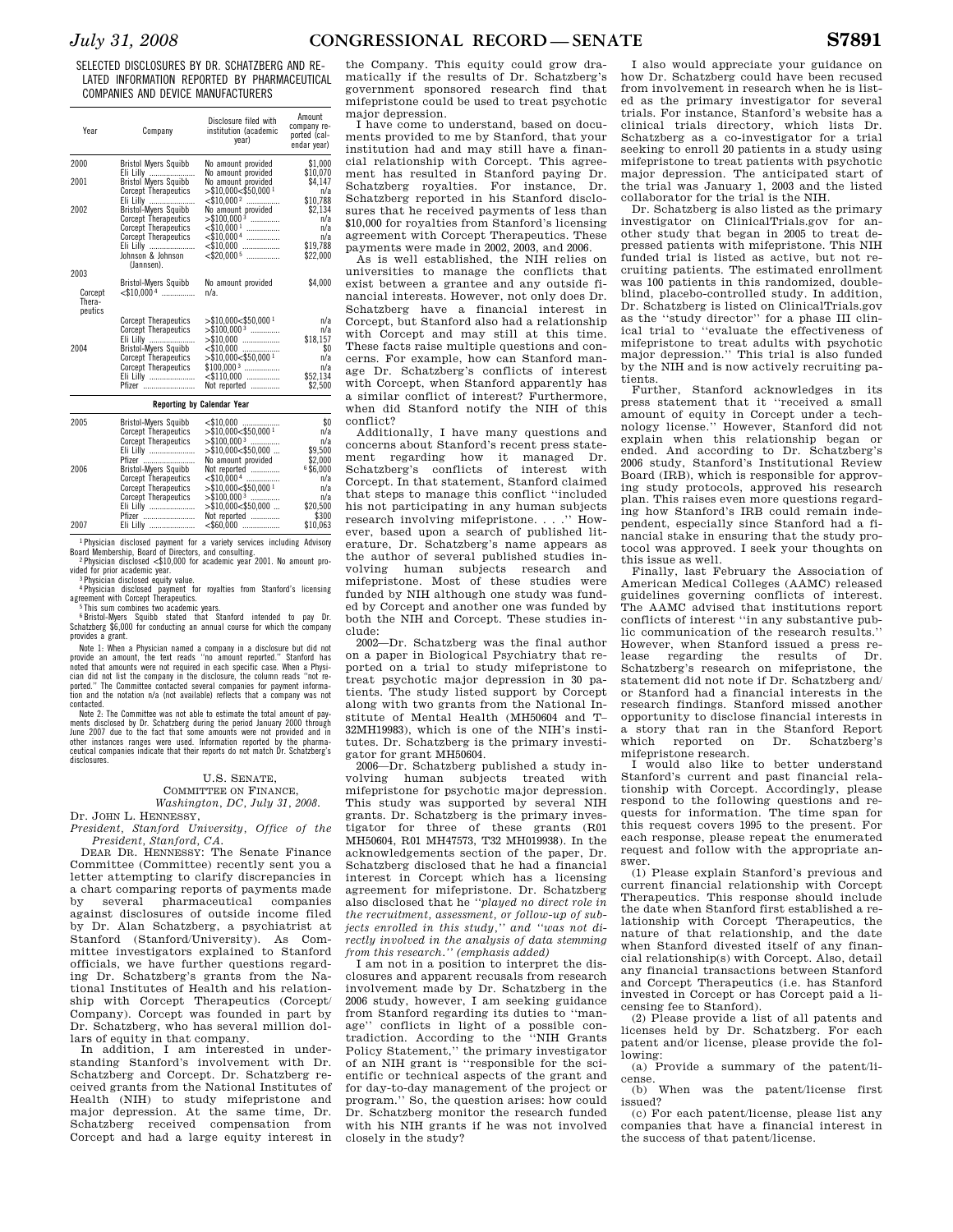(d) Please provide an accounting of any compensation paid to Dr. Schatzberg for any patent/license, detailed by dollar amount and year.

(3) Please provide a list of all studies published by Dr. Schatzberg that involve mifepristone or major depression. For each study, please provide the following:

(a) Please list the grant(s) which funded each study, in whole or in part.

(b) If an author listed on the study was at Stanford, please list their department, supervisor, and financial support, at that time.

(4) For each study identified above, please provide the name of each member of the Institutional Review Board (IRB) that approved the study protocol. For each IRB, please provide the following information: (a) Please provide minutes of the IRB

meeting when that study was discussed. (b) Please explain if the IRB considered fi-

nancial interests of study investigators and/ or Stanford in approving the study protocols. (c) Please explain if the IRB required re-

porting of conflicts of interests to human subjects participating in the study. (d) Please provide a point of contact for

the IRB.

(5) According to federal regulations, ''prior to the Institution's expenditure of any funds under the award, the Institution will report to the [Public Health Service] Awarding Component the existence of a conflicting interest (but not the nature of the interest or other details) found by the institution and assure that the interest has been managed, reduced or eliminated.'' Please provide the date and supporting documents that show when Stanford determined that Dr. Schatzberg had a conflict of interest regarding his federal funding of mifespristone research.

(6) Please provide the date and supporting documents that show when Stanford reported this conflict to the NIH.

(7) Please provide the following information on Corcept:

(a) When did Dr. Schatzberg create

Corcept? (b) When did Corcept apply to the FDA for approval of mifepristone to treat psychotic major depression?

(c) When did Dr. Schatzberg first become vested in the company?

(8) Please explain how Stanford manages a conflict of interest with NIH funded researchers if Stanford has a financial interest in the outcome of the study.

(9) According to Stanford's press statement, ''In addition, NIH reviews its data through its Data Safety and Monitoring Board structures.'' Please provide documentation that a Data Safety Monitoring Board (DSMB) at the NIH has been apprised of Dr. Schatzberg's and/or Stanford's financial interests in Corcept.

(10) The AAMC advises institutions to report conflicts of interest ''in any substantive public communication of the research results.'' Please explain Stanford's policies for reporting conflicts of interest in press releases and other publications controlled by Stanford.

(11) Dr. Schatzberg has reported in a 2006 publication that he ''played no direct role in the recruitment, assessment, or follow-up of subjects enrolled in this study,'' and ''was not directly involved in the analysis of data stemming from this research.'' Please explain how, with such constraints, Dr. Schatzberg was able to monitor the spending of his NIH grants.

Thank you again for your continued cooperation and assistance in this matter. As you know, in cooperating with the Committee's review, no documents, records, data or information related to these matters shall be destroyed, modified, removed or otherwise made inaccessible to the Committee.

I look forward to hearing from you by no later than August 14, 2008. All documents responsive to this request should be sent<br>electronically in PDF format to electronically in PDF format to Brian\_Downey@finance-rep.senate.gov. If<br>you have any questions, please do not hesitate to contact Paul Thacker. Sincerely,

CHARLES E. GRASSLEY *Ranking Member.* 

U.S. SENATE, COMMITTEE ON FINANCE, *Washington, DC, July 31, 2008.*  ELIAS A. ZERHOUNI, M.D.,

*Director, National Institutes of Health, Bethesda, MD* 

DEAR DIRECTOR ZERHOUNI: As a senior member of the United States Senate and the Ranking Member of the Committee on Finance (Committee), I have a duty under the Constitution to conduct oversight into the actions of executive branch agencies, including the activities of the National Institutes of Health (NIH/Agency). In this capacity, I must ensure that NIH properly fulfills its mission to advance the public's welfare and makes responsible use of the public funding provided for medical studies. This research often forms the basis for action taken by the Medicare and Medicaid programs.

I would like to follow up with you on my concerns about the lack of oversight regarding conflicts of interest relating to the almost \$24 billion in annual extramural funds that are distributed by the NIH. I appreciate the comments you made recently during the NIH appropriations hearing where you mentioned several times that we need more ''sunshine.'' I could not agree more.

I recently sent several letters to Stanford University (Stanford/University) regarding Dr. Alan Schatzberg, chair of Stanford's department of psychiatry. I am attaching those letters for your review and consideration.

According to information found on the NIH's CRISP database of extramural grants, Dr. Schatzberg has/had NIH grants to study mifepristone as well as major depression. At the same time it appears that he has also had an ongoing financial relationship with<br>Corcept Therapeutics (Corcept/Company). Therapeutics (Corcept/Company). Corcept is seeking approval from the Food and Drug Administration for mifepristone to treat psychotic major depression. Corcept was founded (in part) by Dr. Schatzberg and he has several million dollars of equity in the company. Dr. Schatzberg has also received payments over several years from Corcept and has received payments directly from Stanford because of its licensing agree-

ment with Corcept for mifepristone.<br>The intertwined relationship between intertwined relationship Stanford, Dr. Schatzberg, and Corcept was first reported in 2006 in a two-part series that ran in the San Jose Mercury News. In light of this article, I am interested in understanding if the NIH investigated potential conflicts of interest after this series appeared. I would also like to know when Stanford first notified the NIH that Dr. Schatzberg had a conflict of interest regarding his large equity interest in Corcept.

Stanford's attempts to manage Dr. Schatzberg's conflicts of interest and his NIH grants raise several questions. According to Stanford's recent press statement, this management ''included his not participating in any human subjects research involving mifepristone. . . .'' However, Dr. Schatzberg's name appears as the author of several published studies involving human subjects research and mifepristone. One of these studies was funded by Corcept, some were funded by the NIH, and one was funded by both Corcept and the NIH. For instance, in 2006, Dr. Schatzberg pub-

lished a study involving human subjects

treated with mifepristone for psychotic major depression. This study was supported by several NIH grants. In the acknowledgements section of the paper, Dr. Schatzberg disclosed that he had a financial interest in Corcept Therapeutics, which has a licensing agreement for mifepristone. Dr. Schatzberg also disclosed that he ''played no direct role in the recruitment, assessment, or follow-up of subjects enrolled in this study,'' and ''was not directly involved in the analysis of data stemming from this research.'' This disclosure raises some interesting questions regarding Dr. Schatzberg's involvement in the study. Specifically, how could Dr. Schatzberg monitor the research funded with his NIH grants if he was not involved closely in the study?

Dr. Schatzberg was also a lead investigator in a study on mifepristone for treating psychotic major depression back in 2002. This study was supported by a grant from Corcept along with related support from the National Institute of Mental Health (NIMH), one of the NIH's institutes. I am wondering how such grants are provided and how the pos-sible conflict of interests are managed and by whom.

Furthermore, Dr. Schatzberg is listed as the primary investigator on ClinicalTrials.gov for another study to treat patients with depression with mifepristone, which began in 2005. This NIH funded trial is listed as active but is not recruiting patients. The estimated enrollment was for 100 patients in this randomized, double-blind, placebo-controlled study. Also, Dr. Schatzberg is listed on ClinicalTrials.gov as the "study director" for a phase III clinical<br>trial to "evaluate the effectiveness of effectiveness of mifepristone to treat adults with psychotic major depression.'' This trial is also funded by the NIH and is now actively recruiting patients.

According to the ''NIH Grants Policy Statement'' the primary investigator of an NIH grant is ''responsible for the scientific or technical aspects of the grant and for dayto-day management of the project or pro-gram.'' So the question arises: how could Dr. Schatzberg monitor the research funded with his NIH grants if he was not involved closely in the study?

I also understand that Stanford had a licensing agreement with Corcept and was paying royalties to Dr. Schatzberg for several years. Again, I am wondering how Stanford could manage Dr. Schatzberg's conflicts when it also has a financial interest in the company and the research outcome.

I would appreciate a greater understanding of Stanford's role in ''managing'' Dr. Schatzberg's conflicts of interest regarding his NIH grants to study mifepristone. Accordingly, please respond to the following questions and requests for information. The time span of this request covers 1995 to the present. For each response, please repeat the enumerated request and follow with the appropriate answer.

1. Following the series by the San Jose Mercury News, did the NIH examine Stanford's management of Dr. Schatzberg's conflicts of interest? If yes, please provide me with copies of all pertinent documents and

communications. If not, why not? 2. According to the ''NIH Grants Policy Statement,'' Dr. Schatzberg's role as the primary investigator of his NIH grants is to be ''responsible for the scientific or technical aspects of the grant and for day-to-day man-<br>agement of the project or program" How agement of the project or program." can Dr. Schatzberg live up to these obligations when Stanford's press statement claims that he ''played no direct role in the recruitment, assessment, or follow-up of subjects enrolled in this study,'' and ''was not directly involved in the analysis of data stemming from this research''?